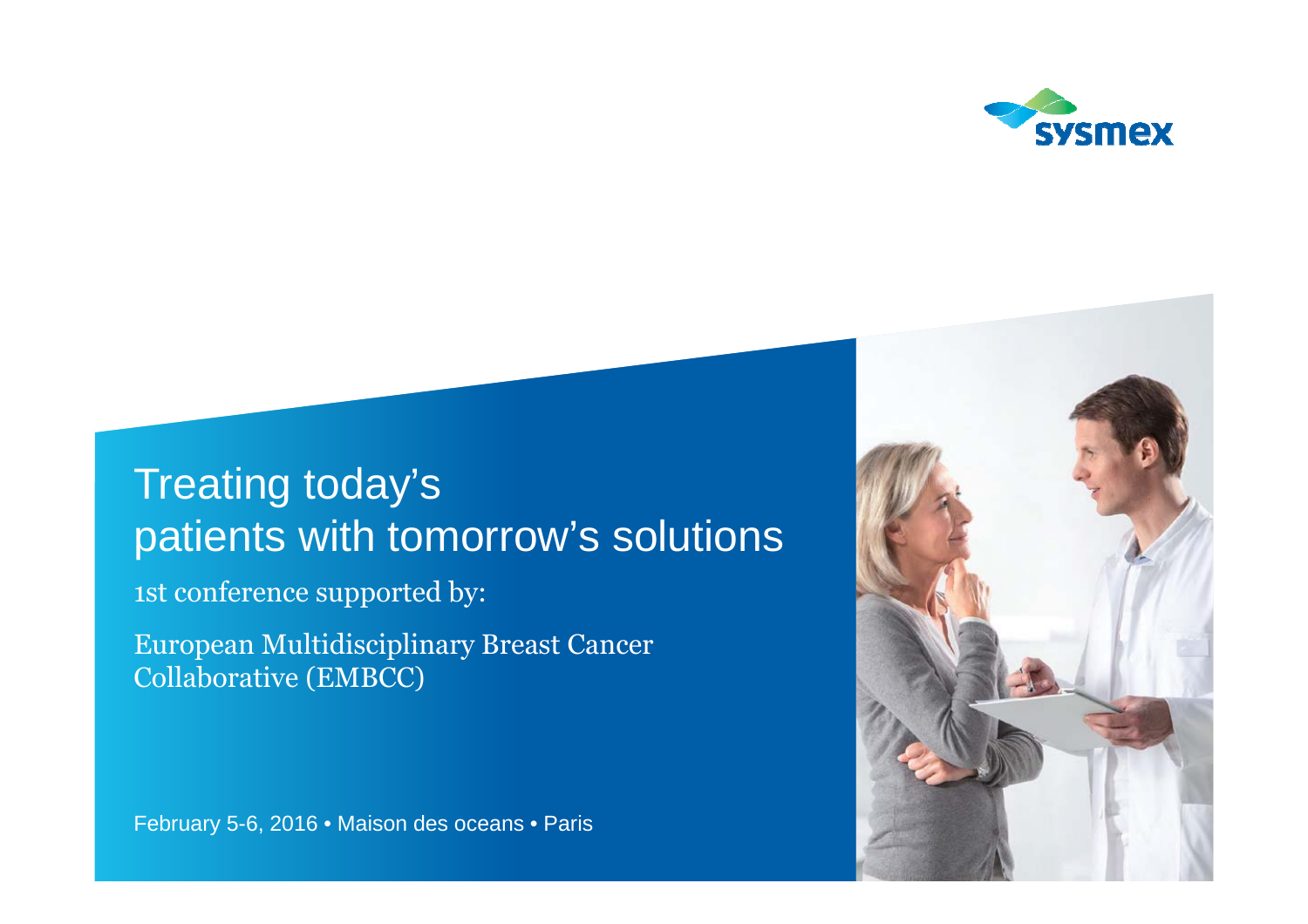## EMBCC board members





#### Dr Anne Vincent Salomon Breast pathologist, Institut Curie, Paris

Anne Vincent-Salomon is head of the pathology department and has been practicing at the Institut Curie for 21 years. She has an MD degree from the University Paris VI and a PhD from Paris Sud University. Her domains of expertise are breast pathology, surgical pathology and haematopathology. Her deep commitment to breast pathology strongly motivated her will to reinforce the breast tumour characterisation using immunohistochemistry as well as molecular tools.

From 2003 to 2013, she received a grant twice in a row from INSERM (INTERFACE) that enabled her to gain her PhD thesis in Dr Delattre's laboratory (INSERM U830). One of the first achievements in her scientific career was identifying and validating a DNA-based prognostic signature for early small luminal HER2-neg breast carcinoma patients (Gravier et al., 2010; Vincent-Salomon et al., 2013). Next she pursued and extended her main domain of research interest in breast carcinoma genomics with a special focus on the heterogeneity of basal-like breast carcinomas and ductal carcinomas in situ.

In an ITMO/AVIESAN programme headed by Emmanuel Barillot, she is involved in a research program on the in situ / invasive transition in breast carcinomas. In January 2014, she joined U934 INSERM (Pr E. Heard) where she is developing projects for analysing the molecular and phenotypic heterogeneity of breast carcinomas as well as collaborative studies with different members of Pr. E. Heard's team on X chromosome re-activation in breast carcinomas (Chaligné et al. Genome Biology, in press).



#### Dr Catherine Bouteille Breast Surgeon, Clinique Mutualiste, Saint Etienne

After working as a breast surgeon in the University Hospital of Saint Etienne and in the cancer centre Léon Bérard in Lyon, Dr Catherine Bouteille is now working at the Clinique Mutualiste Chirurgicale de la Loire in Saint Etienne. She manages 200 breast cancer patients per year and the clinic covers a total of 400 new cases per year.

Since 1997, she has also specialised in breast cancer surgery and breast reconstruction. She has been performing sentinel lymph node biopsy since 2002 and using

molecular sentinel node analysis since 2007. She has been a member of the French Senology Society since 2000 and the French Gynaecology Society since 1993.



#### Dr Florence Godey Biologist, Centre Eugène Marquis, Rennes

Florence Godey is a medical biologist at the Cancer Centre in Rennes 'Centre Eugène Marquis'. She is also involved in breast cancer sentinel lymph node analysis and with the breast tumour biobank. She is a member of the Université de Rennes 1 Inserm U1085 - IRSET Team 'Death Receptor and Tumor Escape' (dir. Dr Inserm Patrick Legembre).



#### Dr Andrea Gianatti Director of Pathology Department, A. O Papa Giovanni XXIII, Bergamo

Dr Gianatti gained his degree in medicine in 1990 and specialised in pathology in 1994 at University of Pavia where he has been a fellow in the Department of Pathology until 1992. From 1992 he has been working at the Hospital Papa Giovanni XXIII of Bergamo where he was Director of the Anatomic Pathology Unit from 2010 and Director of the Department of Laboratory Medicine from 2012.



#### Dr Vicente Peg Cámara Pathologist, Vall d'Hebron University Hospital, Barcelona

Dr Vicente Peg Cámara graduated in medicine from the University of Zaragoza (Spain) in 2003 and received pathology residency training at Vall d'Hebron University Hospital (Barcelona, Spain) in 2008, in addition to an observership at the Massachusetts General Hospital in Boston (USA). He then returned to the Department of Pathology at Vall d'Hebron University Hospital, joining the Staff Attending and becoming the group leader for breast pathology. He has since led several research projects related to breast cancer and has participated in several

national and international clinical trials. He is the author of numerous publications and frequent participant and speaker in scientific meetings.

His main research focuses on cell signalling pathways in breast cancer and their relationship to neoadjuvant chemotherapy treatment, as well as hypoxia states and the study of breast sentinel lymph node. He has been an Associate Professor at the Universitat Autònoma of Barcelona since 2012.



#### Miss Tracey Irvine Breast Surgeon, Royal Surrey County Hospital, Guilford

Tracey studied at Queens' College Cambridge and then did her clinical training at Guys and St Thomas' Hospital, London. She obtained the prestigious National Oncoplastic Fellowship and spent a year in Manchester working with breast and plastic surgeons learning the latest oncoplastic techniques. After a period as the Senior Registrar in Guildford she joined the consultant team in 2009. She leads the team in regular service improvement meetings and was appointed Clinical Director of the Breast Unit in 2012. Her specialist interests are implant reconstruction,

risk reduction surgery, oncoplastic breast conservation and revision reconstruction. She continues the research into the management of the axilla which was started in Guildford by her senior colleagues.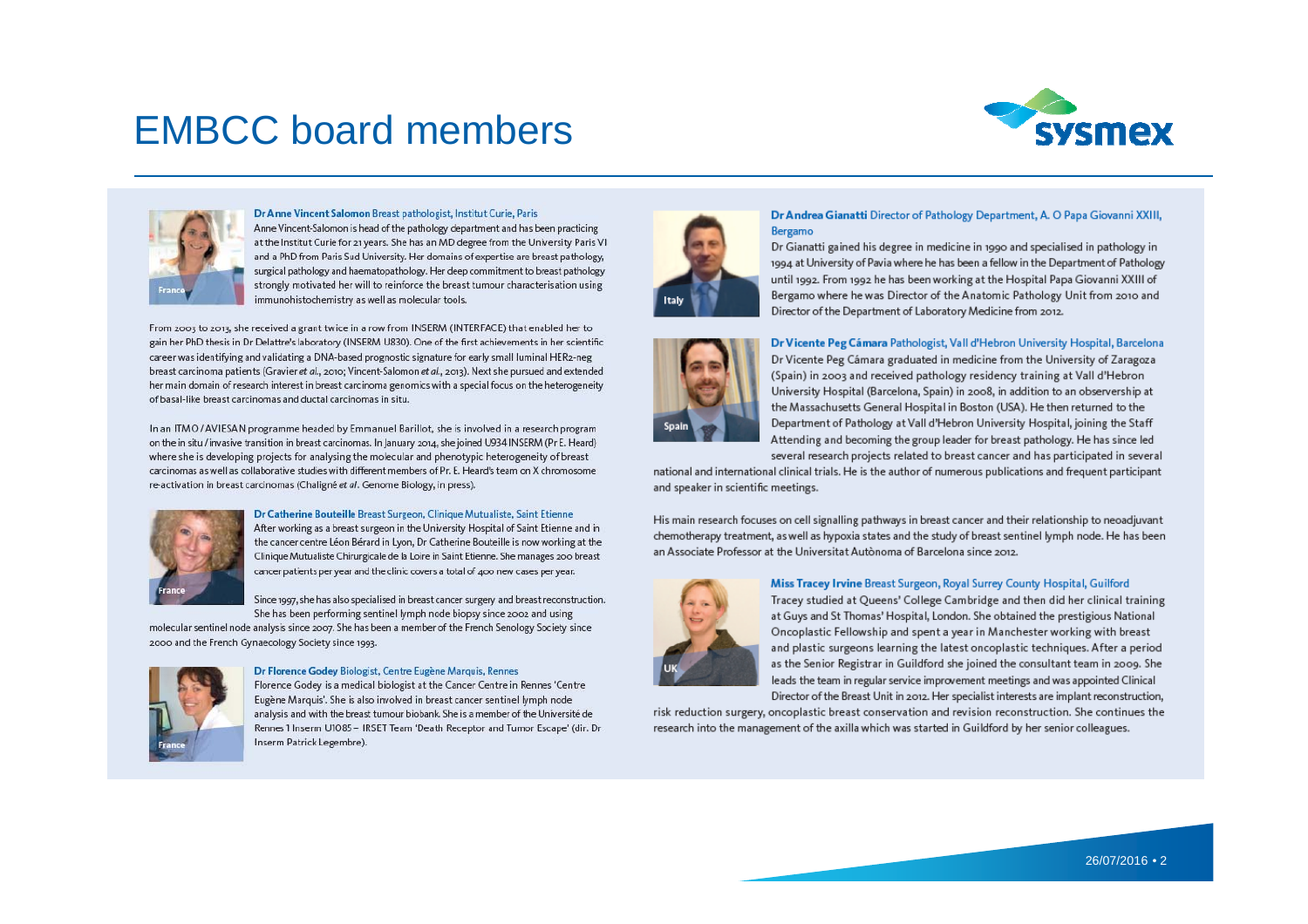

### When is N staging important?

- $\blacksquare$  Adapting adjuvant treatment to N staging Dr Fanny Le Du – Centre Eugène Marquis – Rennes
- $\blacksquare$  When is N staging important? A surgeons opinion Dr Manuela Roncella – Ospedale Santa Chiara – Pisa
- $\blacksquare$  pN status after Z0011 Dr Vicente Peg – Hospital Universitari Vall d'Hebron - Barcelona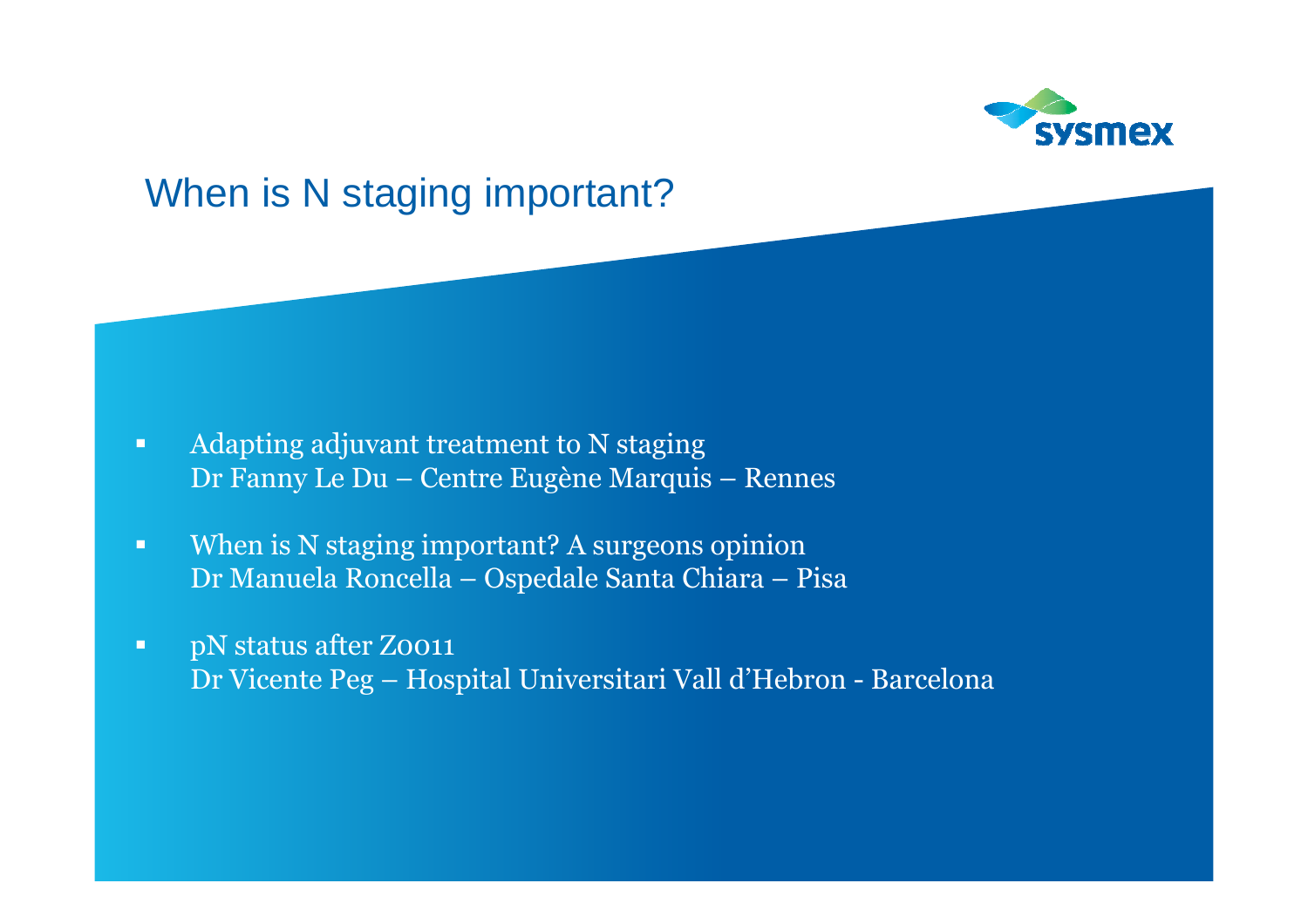# When is N staging important? - Synopsis



### Controversies:

 $\triangleright$  Is axillary status (pN) still necessary? And when?

### Discussion:

- $\triangleright$  Is axillary staging still useful from a clinical point of view?
- $\blacktriangleright$ How can pathologists provide this information when only SLN(s) is/are analyzed?

| $\mathbf{\Sigma}$ | N staging is still a prognostic factor and serves for chemotherapy<br>recommendation. Gene expression profile could overshadow it in a near future.          |
|-------------------|--------------------------------------------------------------------------------------------------------------------------------------------------------------|
| $\lambda$         | Even if ALND is no longer recommended after a positive SLNB, there is a need to<br>identify patients who benefit for more aggressive locoregional treatment. |
| $\lambda$         | TTL classifies patients in high or low risk of recurrence and could be helpful in<br>those cases when ALND is not performed after a positive SLNB.           |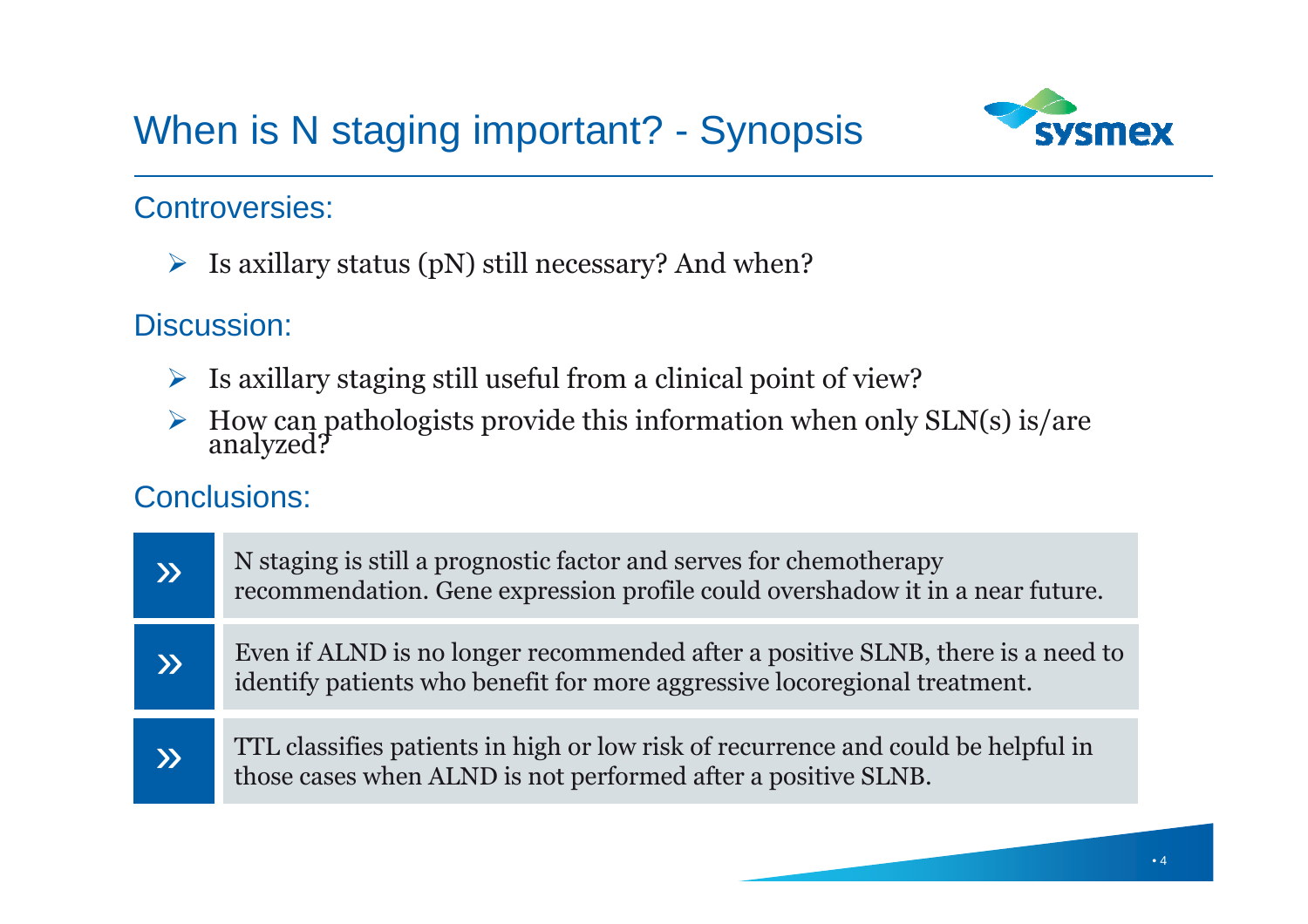

## Axillary staging in DCIS

- $\blacksquare$  Impact of OSNA® in patients with DCIS Dr Luca Di Tommaso – Istituto Clinico Humanitas Rozzano – Milan
- $\blacksquare$  Axillary staging in DCIS: indications and controversies in 2016 Dr Charlotte Ngô – Hôpital Européen Georges Pompidou– Paris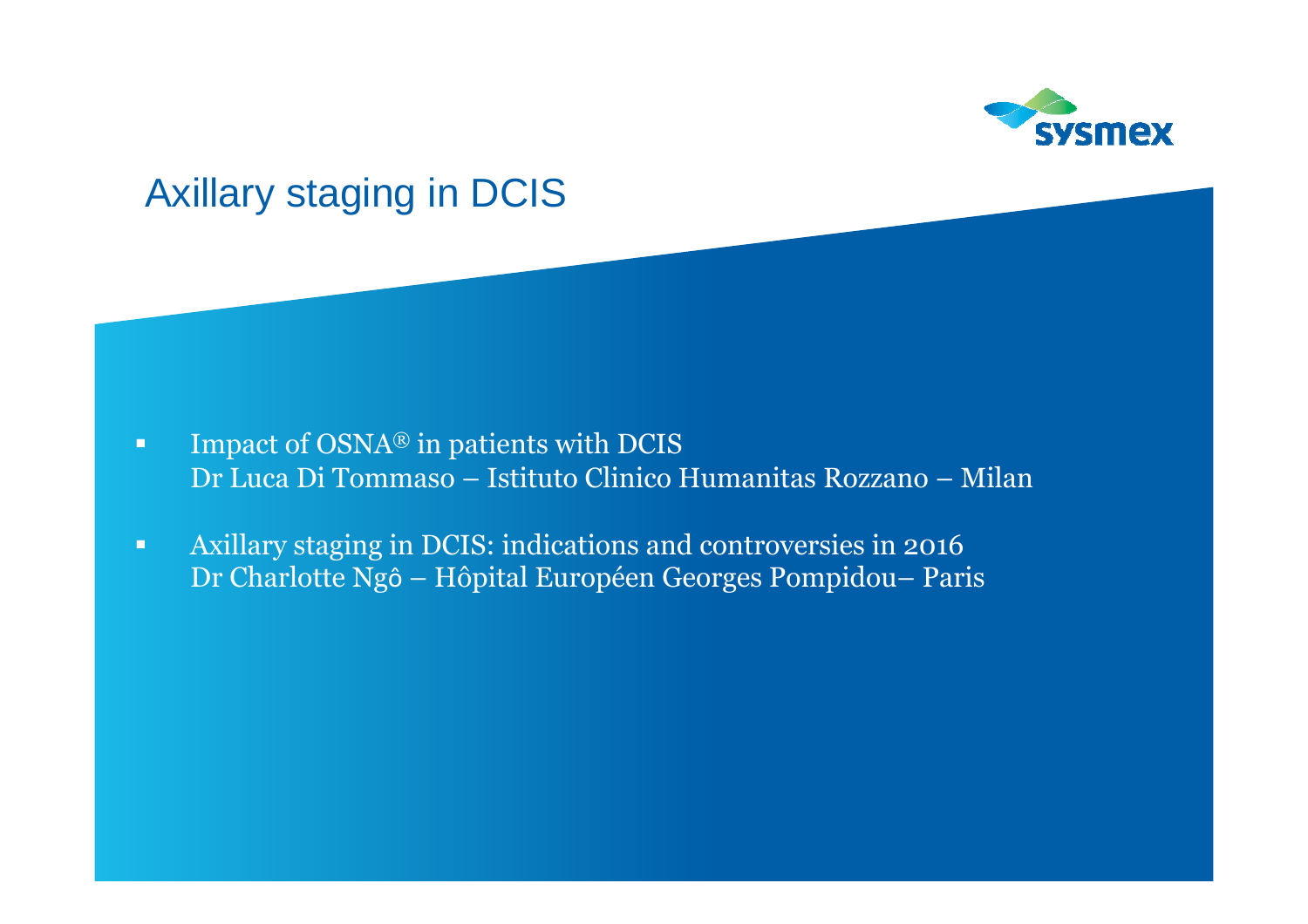# Axillary staging in DCIS- Synopsis



### Controversies:

SLN biopsy and OSNA analysis in DCIS - what to do?

### Discussion:

- When is SLNB recommended in DCIS?
- ▶ Can OSNA be used for SLN analysis in DCIS?

| $\boldsymbol{\mathcal{Y}}$ | SLNB should be performed in DCIS when suspicion of misdiagnosis, total<br>mastectomy, and large imaging mass.  |
|----------------------------|----------------------------------------------------------------------------------------------------------------|
| X)                         | OSNA can safely be used for DCIS and should not lead to unnecessary ALND.                                      |
| $\mathbf{\Sigma}$          | Positive OSNA results might lead to extensive pathological examination to detect<br>occult invasive carcinoma. |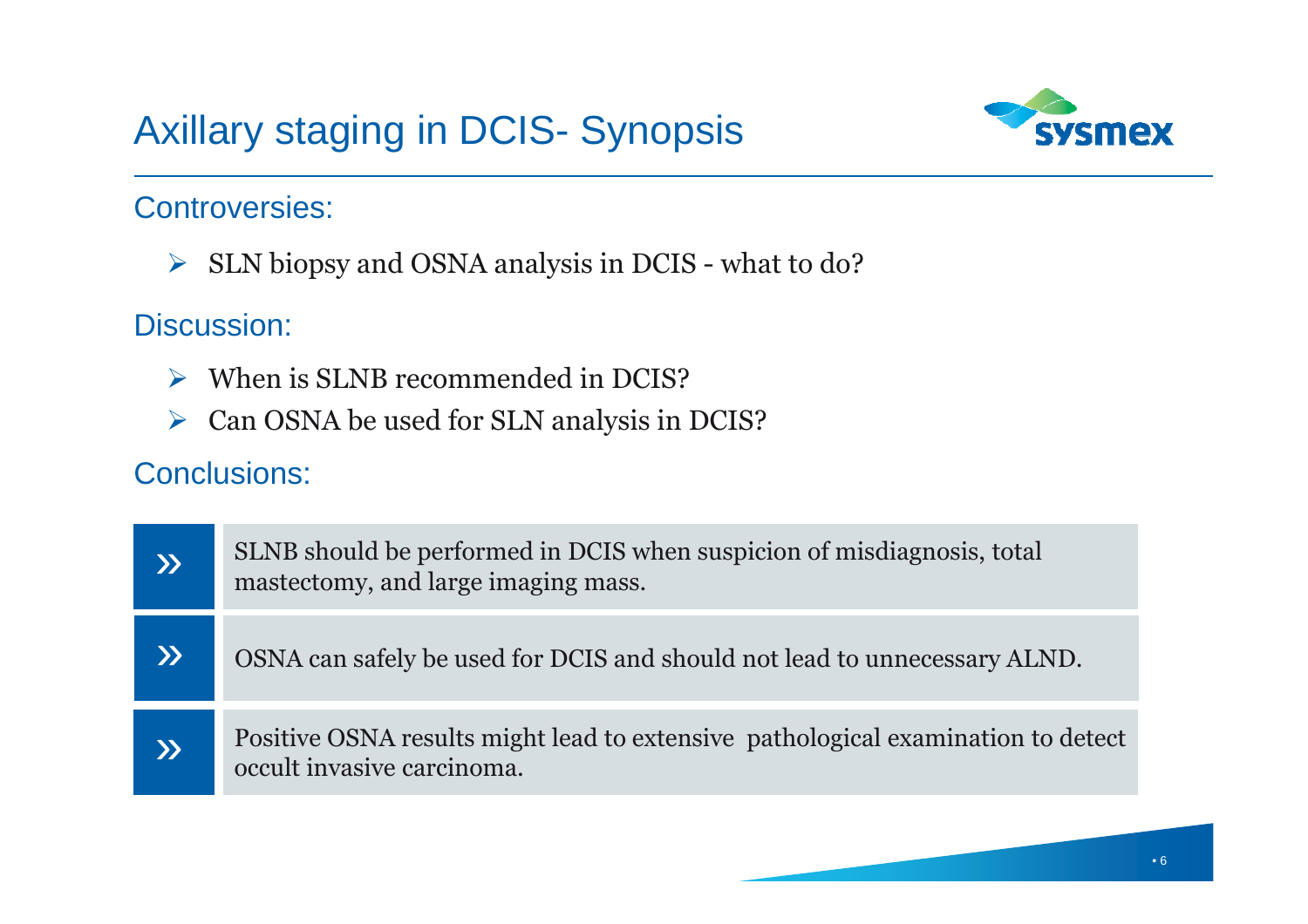

## Axillary staging in neoadjuvant setting

- $\blacksquare$  Surgical decision in case of neoadjuvant setting Prof Roman Rouzier – Institut Curie – Paris
- $\blacksquare$  Do you copy me?? Nodal status after chemotherapy Dr Mark Kissin– Royal Surrey County Hospital – Guildford
- $\blacksquare$  CK19 expression in breast cancer tumours after neoadjuvant chemotherapy Dr Begoña Vieites - Hospital Universitario Virgen del Rocío – Sevilla
- ш New approach to sentinel node detection in neoadjuvant setting: IMAGINE II Dr Antonio Piñero-Madrona - HCU "Virgen de la Arrixaca" - Murcia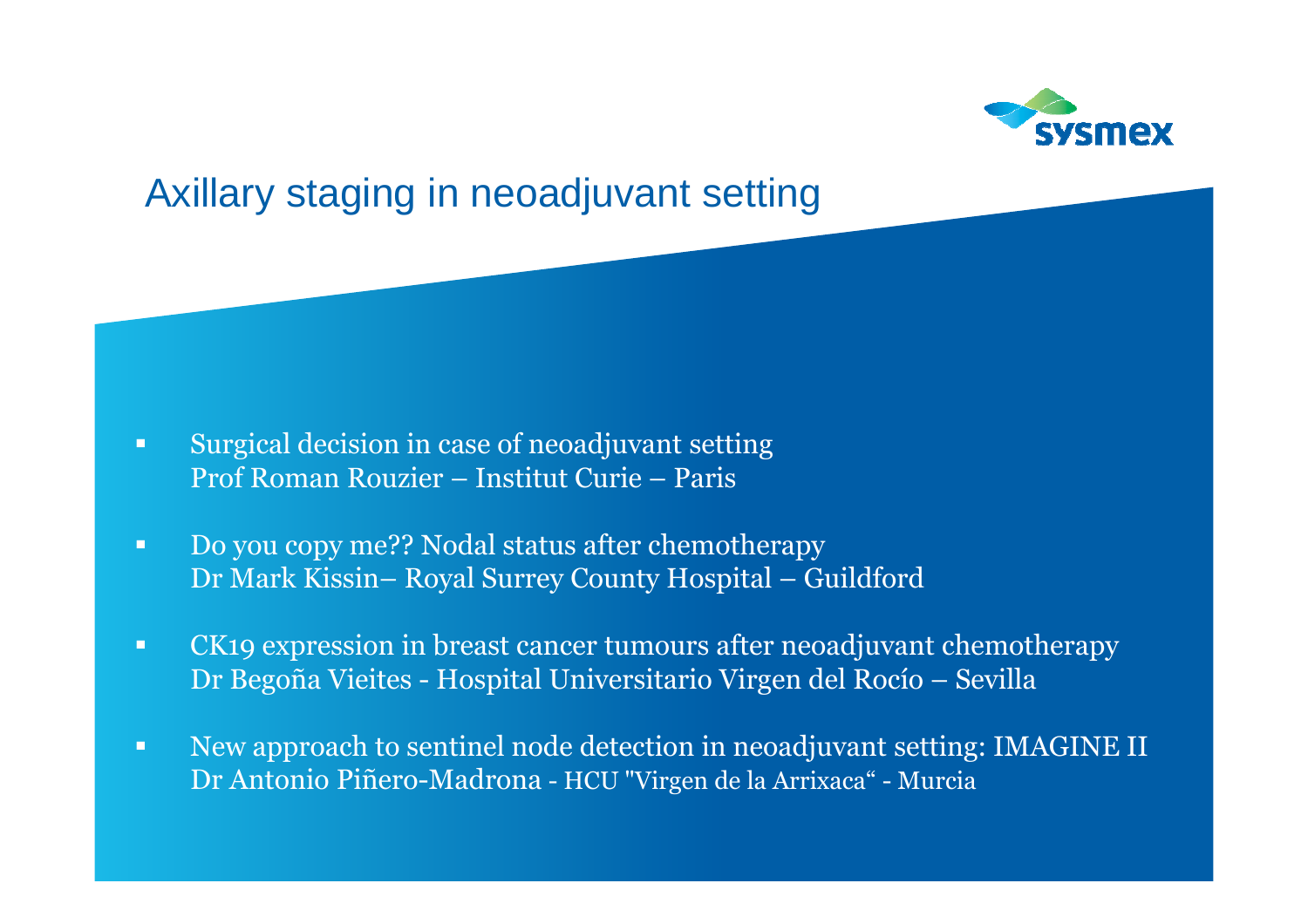# Axillary staging in neoadjuvant setting - **Synopsis**



### Controversies:

SIMB reliable after NACT?

### Discussion:

- How can SLNB after NACT be performed best in order to increase success rates? rates?
- Is SLNB a reliable basis for decision making? Do we over-/ undertreat?

| $\mathbf{\Sigma}$      | To improve the FN rate of SLNB after NACT, dual tracer and excision of $\geq 2$<br>nodes recommended. Furthermore, new detection methods (Sentimag <sup>®</sup> ) can be a<br>solution (under investigation in IMAGINE II study). |
|------------------------|-----------------------------------------------------------------------------------------------------------------------------------------------------------------------------------------------------------------------------------|
| $\lambda$              | We may need to reconsider definition of SLN; use of clips can be helpful to<br>identify SLNs.                                                                                                                                     |
| $\boldsymbol{\lambda}$ | OSNA could be used after NACT as CK19 expression is preserved and could serve<br>as target to evaluate presence of metastases in SLNs.                                                                                            |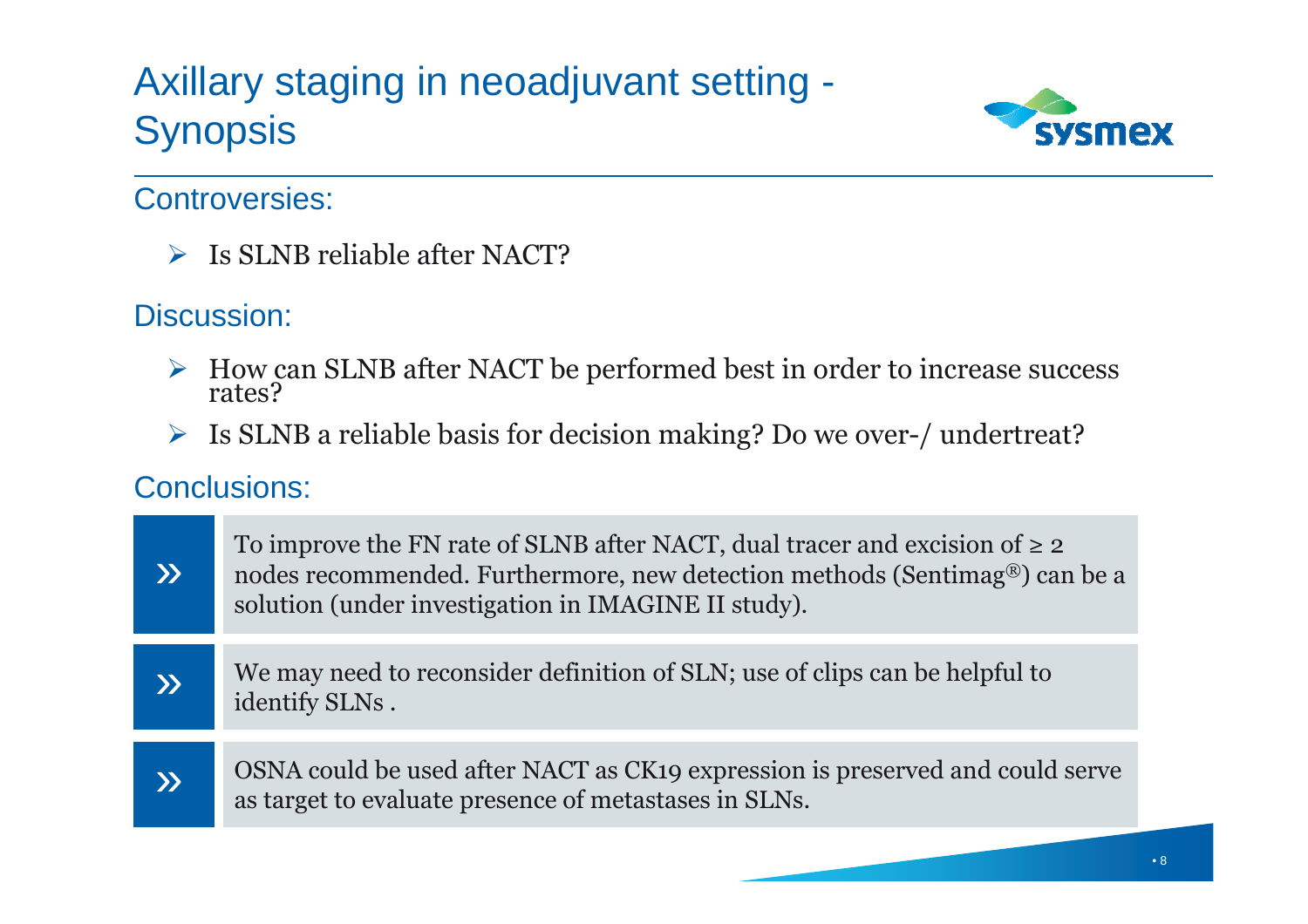



Dr Manel Algara – Parc de Salut Mar – Barcelona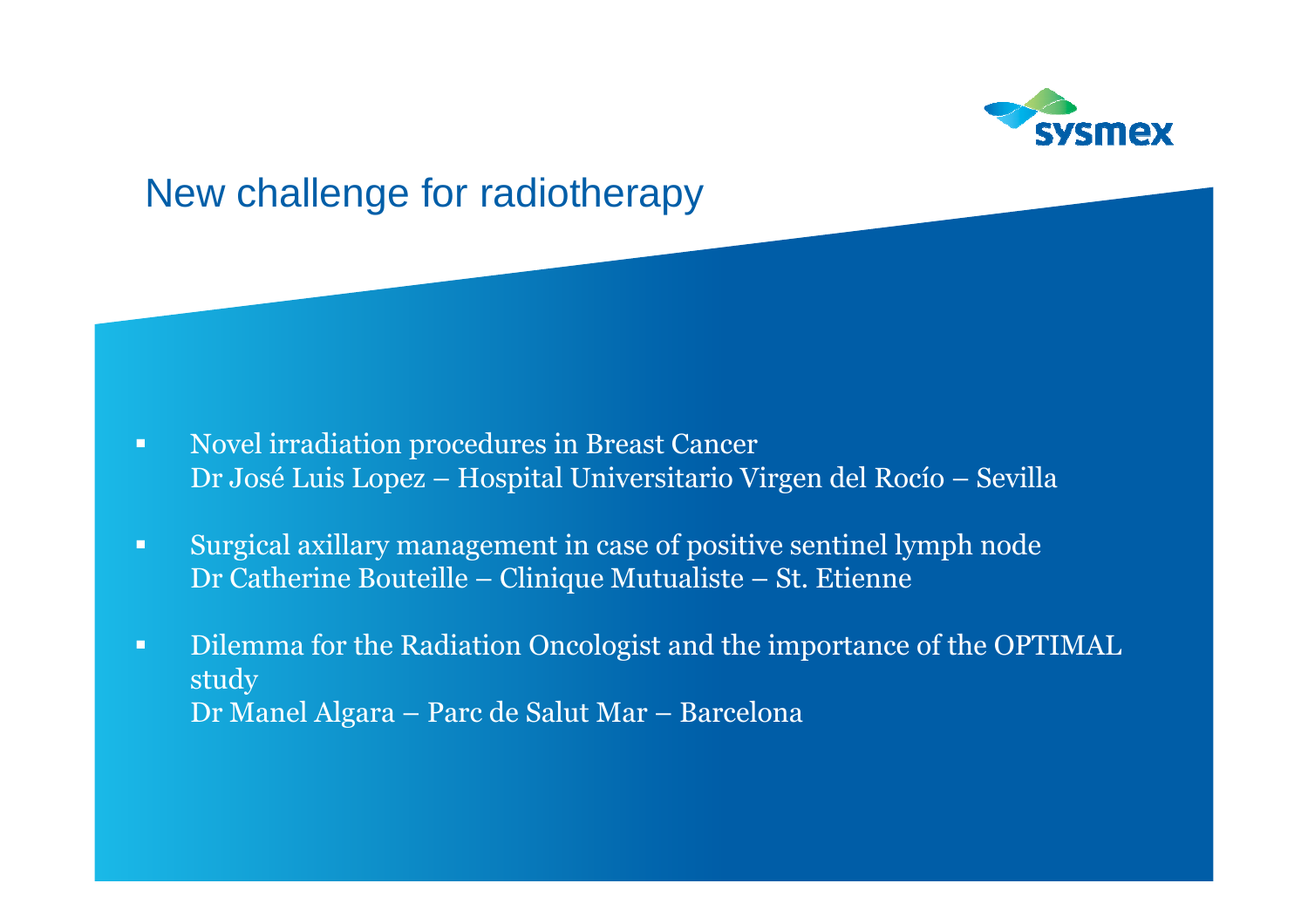

### Controversies:

 $\triangleright$  What are the indications for irradiation of lymph nodes?

Discussion:

- Can irradiation replace axillary clearance ?
- Can OSNA be used to decide which patient can benefit of irradiation?

| $\lambda$     | Lymphatic areas should be irradiated for patient with $\geq 4$ metastatic nodes.                                                                        |
|---------------|---------------------------------------------------------------------------------------------------------------------------------------------------------|
| $\mathcal{Y}$ | For patients with 2 or more metastatic SNs, ALND remains the standard. Recent<br>trials (e.g. AMAROS) suggest that it could be replaced by irradiation. |
| $\lambda$     | OSNA and OPTIMAL study might answer the question of irradiation for patient<br>with low tumor burden.                                                   |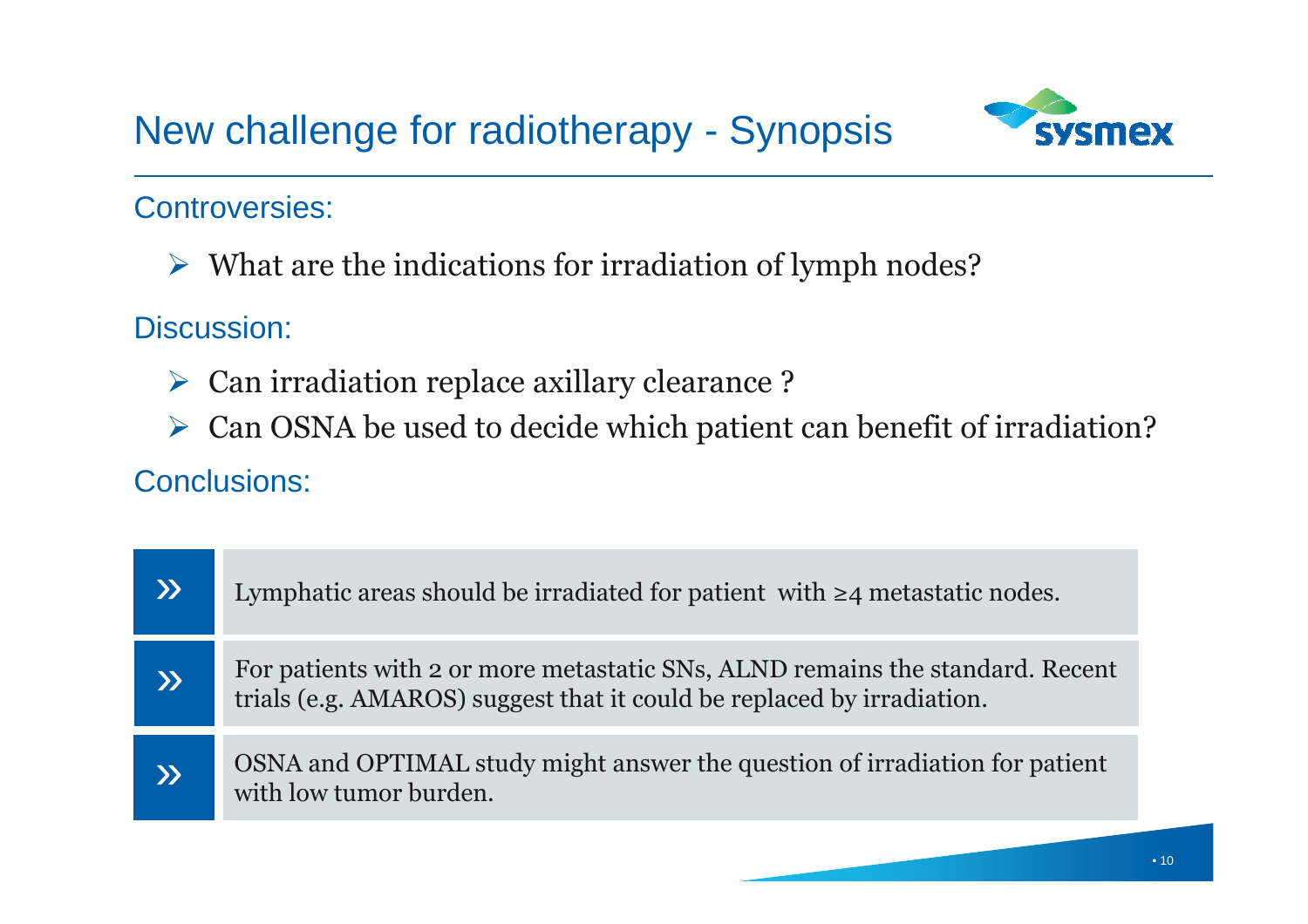

 $\blacksquare$  A picture from the US Dr Tracey Irvine – Royal Surrey County Hospital – Guildford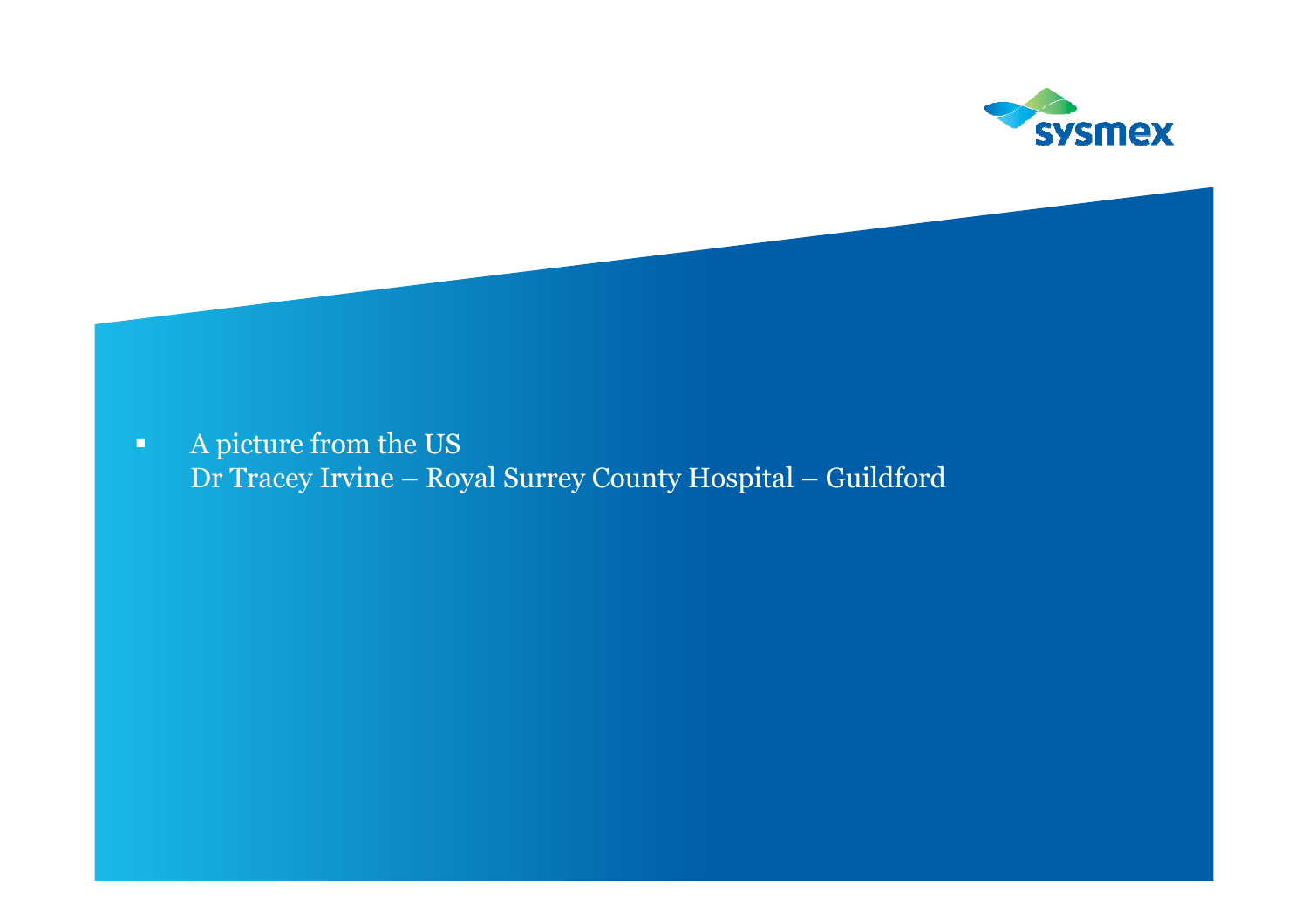# A picture from the US - Synopsis



### Controversies:

 $\triangleright$  Z0011 has been practice changing – although it has some issues

Discussion:

- Is the US practice the same as our European practice?
- **► What are the US NCCN Guidelines?**

|           | Not all US units US the axilla – many still go on clinical stage.                                             |
|-----------|---------------------------------------------------------------------------------------------------------------|
| $\lambda$ | Many units will give comprehensive radiotherapy if 1-3 nodes positive. This<br>includes the axilla, IMC, SCF. |
| $\lambda$ | Extra capsular extension predicts high NSLN positivity – can we get this data<br>from TTL or the 'scraps'     |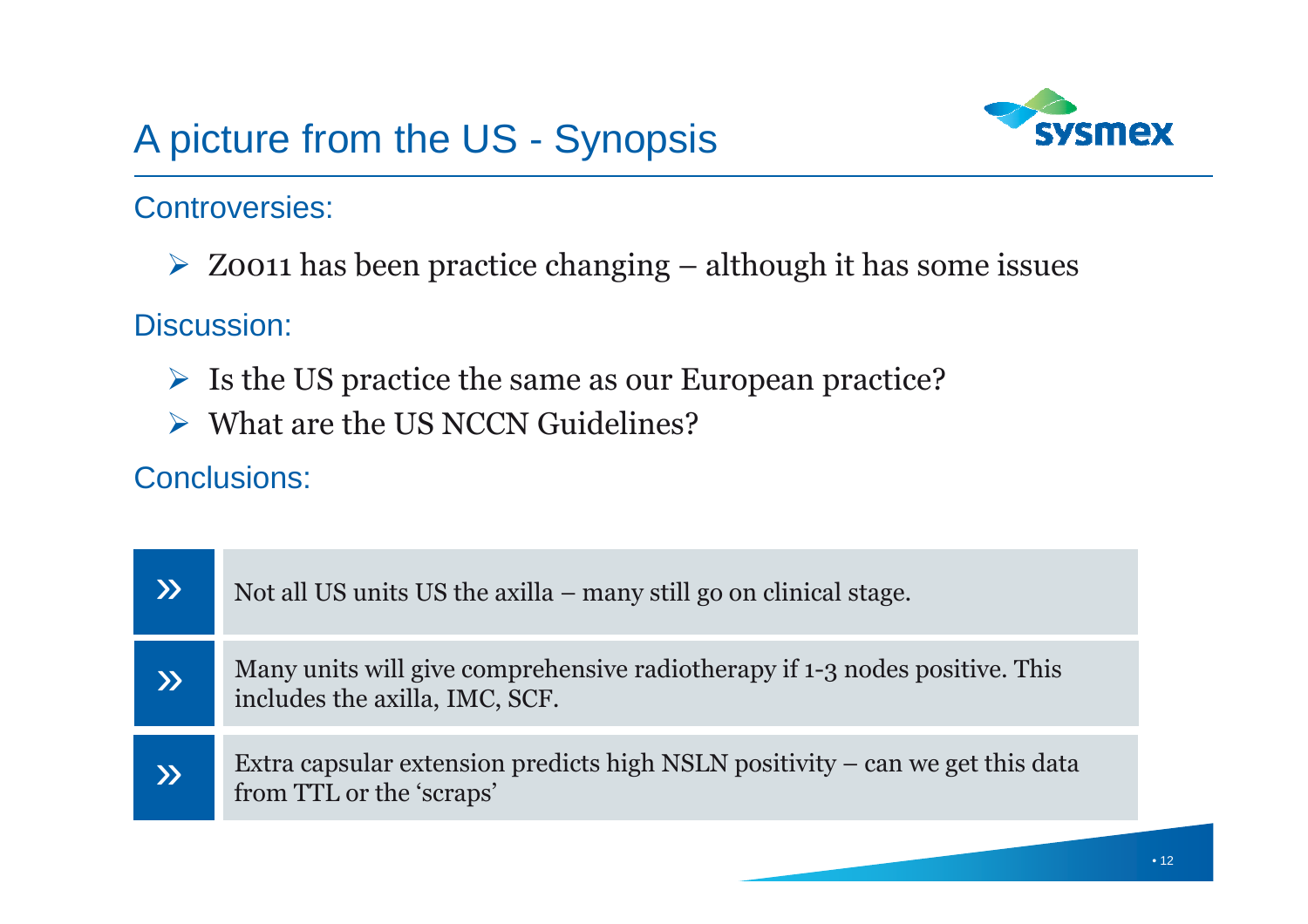

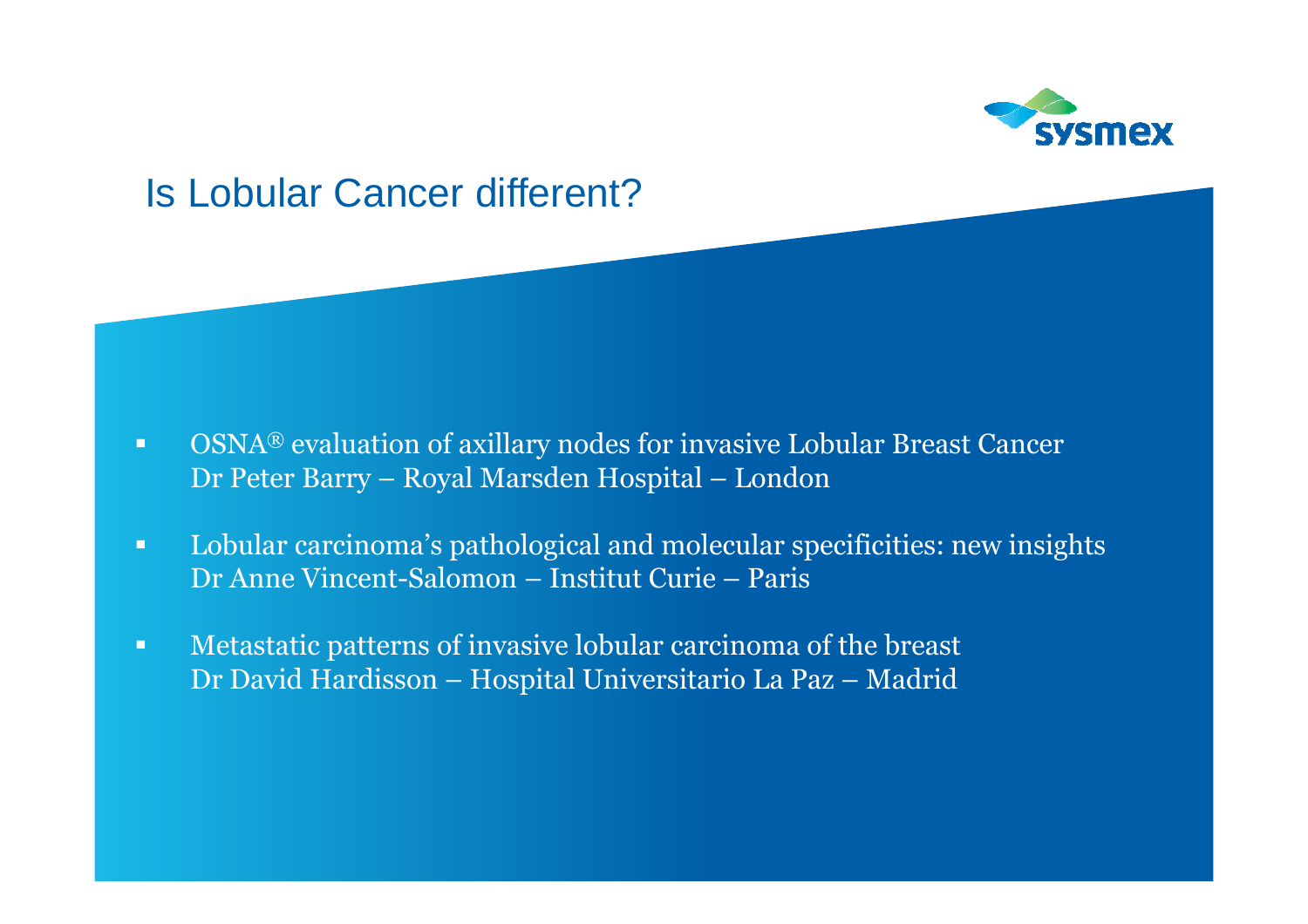## Is Lobular Cancer different? - Synopsis



### Controversies:

 $\triangleright$  What are the specific characteristics of LBC?

### Discussion:

- $\triangleright$  What are the consequences of this difference ?
- Can OSNA be used in lobular carcinomas?

| $\lambda$              | LBC have histological, genetic, molecular specificities (ER+, low proliferation<br>factor, E-cadherin inactivation, ) compared to DBC.                                                      |
|------------------------|---------------------------------------------------------------------------------------------------------------------------------------------------------------------------------------------|
| $\boldsymbol{\lambda}$ | Although SN positivity rate is lower, LBC tends to metastasise in more LNs but<br>without clear impact on overall survival (specific mutation patterns seems to<br>have prognostic impact). |
| X)                     | TTL and OSNA can be helpful as SLN histological examination in LBC is<br>challenging.                                                                                                       |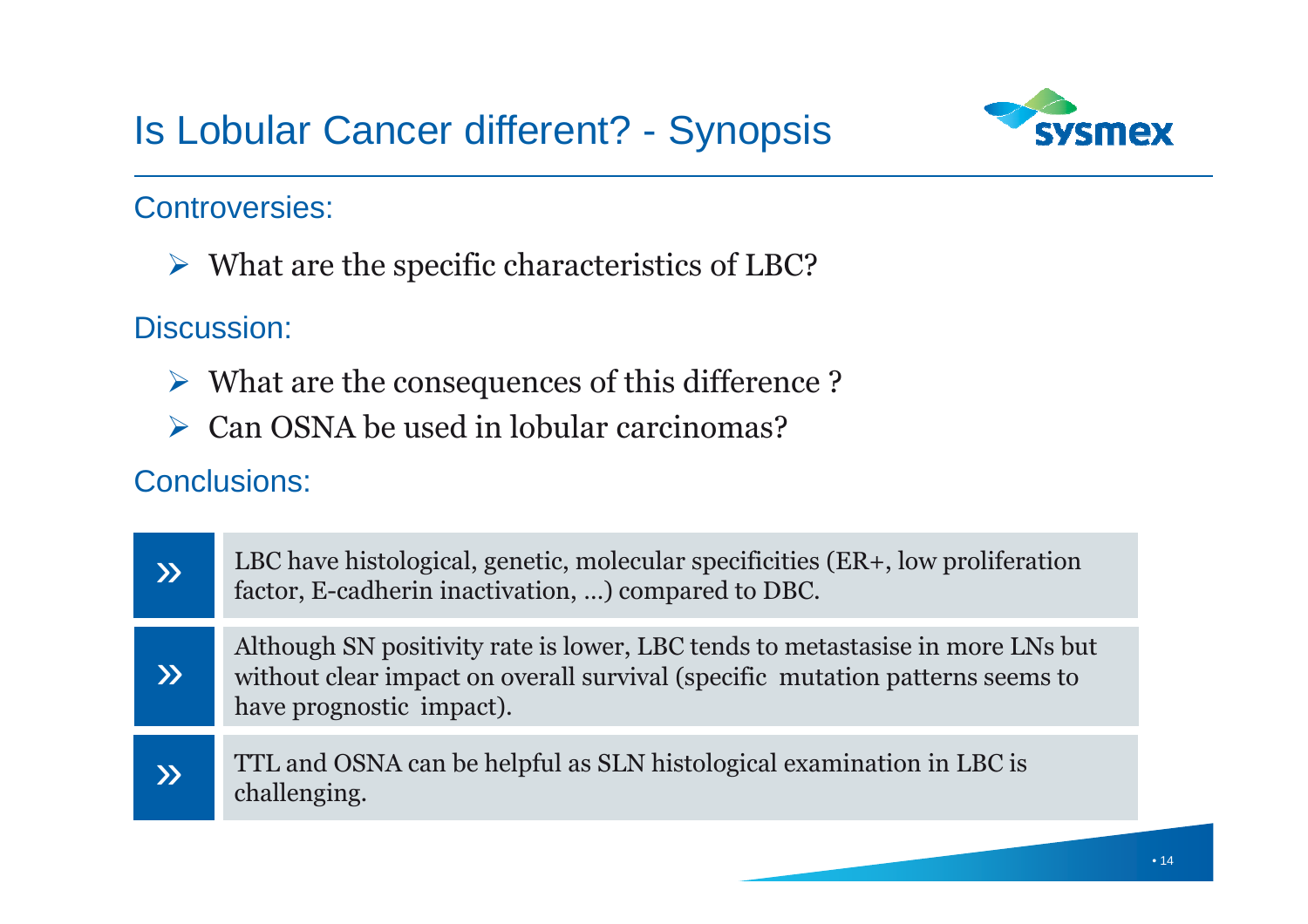

## Axillary staging in the era of gene profiling

- $\blacksquare$  Gene Profiling in Early Breast Cancer Dr Aleix Prat – Hospital Clínic de Barcelona – Barcelona
- $\blacksquare$  Molecular profiling of primary tumor: which role in lymph node status? Prof Anna Sapino – IRCCS – Candiolo
- $\blacksquare$  Molecular profile and sentinel Total Tumoral Load Dr Laia Bernet– Hospital Lluís Alcanyís – Xátiva
- $\blacksquare$  Immunohistochemistry: the link between genetic profiling and the management of breast cancer Dr Andrea Gianatti - Ospedale Papa Giovanni XXIII - Bergamo